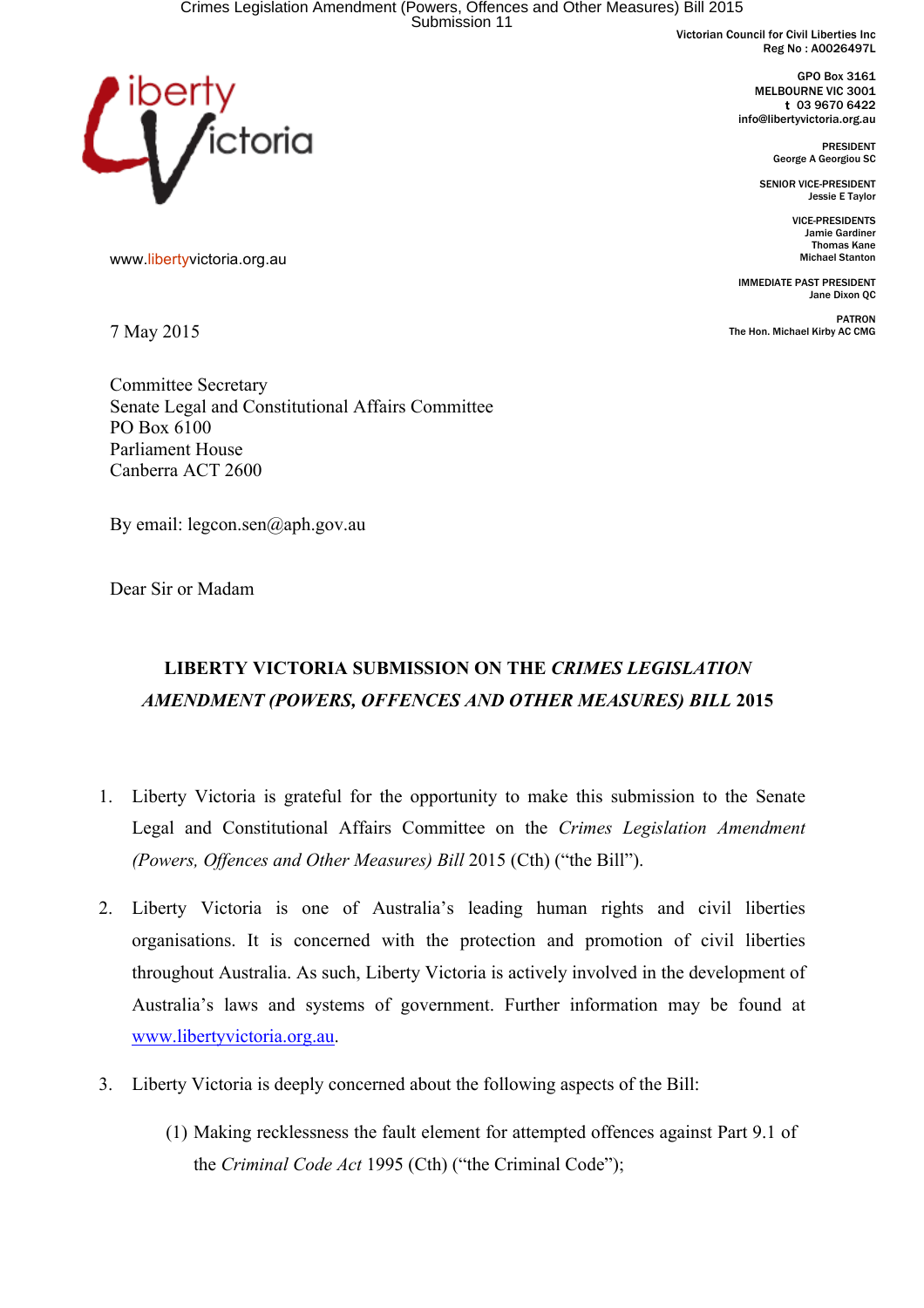- (2) Removing the "intent to manufacture" element from border controlled precursor offences in ss 307.11 to 307.13 of the Criminal Code;
- (3) Creating being "knowingly concerned" as an additional form of criminal responsibility under s 11.2 of the Criminal Code;
- (4) Introducing mandatory sentencing with regard to firearms trafficking offences;
- (5) Restricting the use of recognizance release orders;
- (6) Further abrogating the right to freedom from self-incrimination in AUSTRAC matters; and
- (7) Placing a reverse burden of proof on accused persons with regard to the forced marriage offence.

# **(1) Recklessness for Attempted Drug and Precursor Offences**

- 4. Schedule 1 of the Bill would amend the Criminal Code to make recklessness the fault element for attempted offences against Part 9.1 of the Code.
- 5. It is plain that this issue was considered and rejected by the Model Criminal Code Committee, as part of an extensive national consultation. That process included consultation with the State Attorneys-General and leaders in the legal community (both prosecutors and defence practitioners).
- 6. Simply put, given an attempt does not require the conduct element (*actus reus*) of the substantive offence to be made out, to lower the fault element (*mens rea*) to a standard of recklessness will result in people being found criminally responsible for matters with very low levels of moral culpability and in circumstances where they will be exposed to lengthy sentences of imprisonment.
- 7. If enacted, the Bill would overturn the long held common law principle that an attempt is a crime of intention, not recklessness. However, the jurisprudence on "intention" with regard to attempted offences has evolved. In some circumstances a jury may draw an inference of intention beyond reasonable doubt in circumstances where an offender has been aware that there was a "real chance" that a thing contained a prohibited substance.<sup>1</sup>

 <sup>1</sup> [20]-[21]; *R v Saengsai-Or* (2004) 61 NSWLR 135, [74]; *Luong v DPP (Cth)* (2013) 279 FLR 453, [62].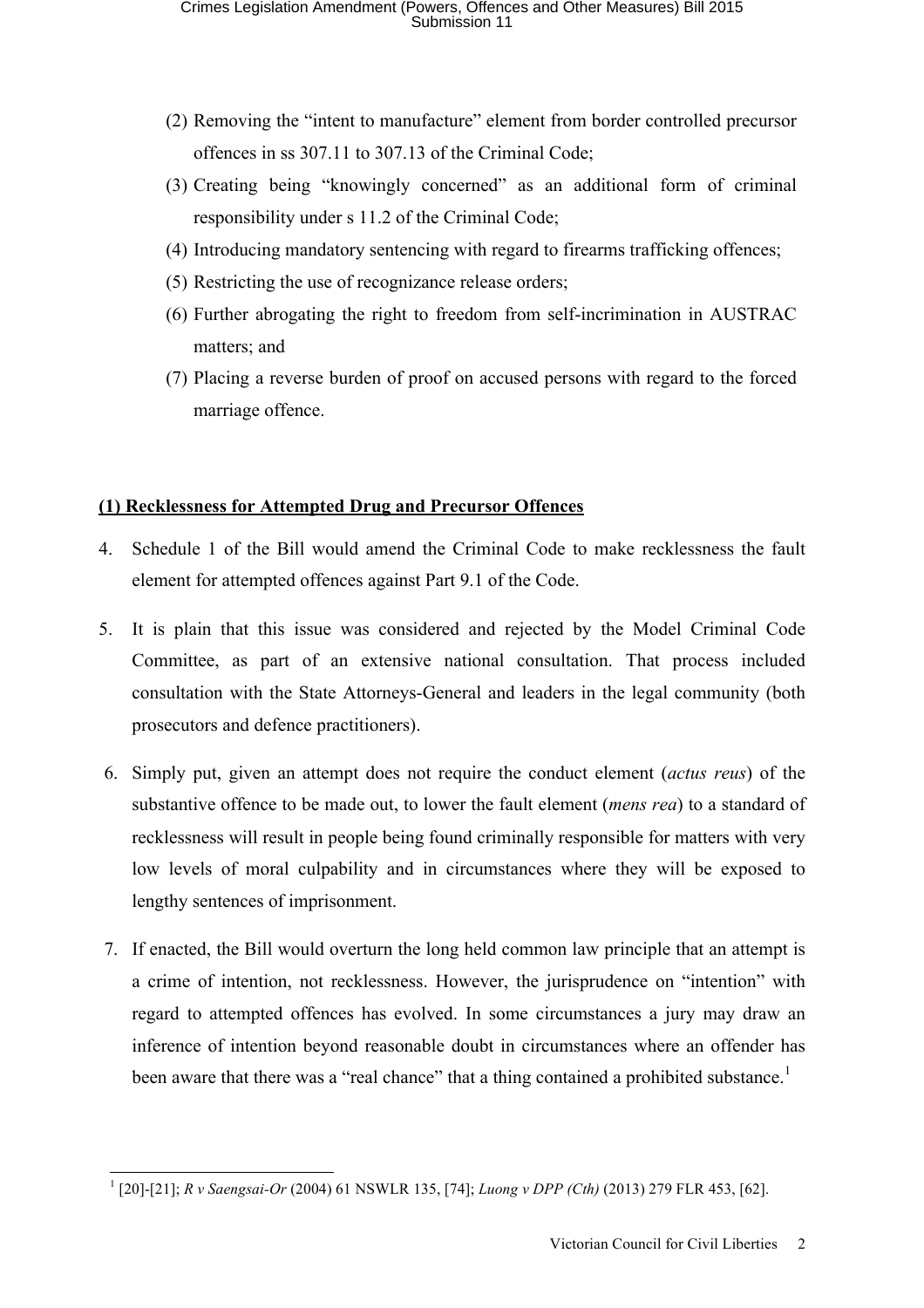- 8. Accordingly, it behoves those calling for the reforms to justify through careful analysis why the present state of the law is inadequate.
- 9. While in some cases an accused person's awareness that was a "real and substantial chance" may be used to draw an inference to the criminal standard that the person *intended* something to occur, that does not mean that the fault element should be lowered to recklessness for all attempted drug and precursor offences. If a person is reckless, but did not intend for something to occur, it is very difficult to see how they can properly be regarded as attempting to commit an offence, which inherently requires an intention to bring about a certain state of affairs.
- 10. Further, the practical reality of the proposed reforms is that, by lowering the fault element threshold, accused persons will plead guilty to offences in circumstances where they may well have a defence at law. Prosecutors may well offer to resolve matters on the factual basis the accused person held the lesser fault element of recklessness. In some circumstances that may well make the difference as to whether a person is required to serve a prison sentence, and will place enormous pressure on accused persons to plead guilty.
- 11. There is no proper basis that has been provided for such a significant reform. If the Commonwealth Director of Public Prosecutions regards this as a necessary change, then detailed case studies should be provided that detail why the current statutory regime, as interpreted by recent case law, is insufficient.

# **(2) Intent to Manufacture**

- 12. Schedule 1 of the Bill would also amend the Criminal Code in order to remove the requirement in importation of precursor offences that the prosecution prove an accused person intended that the given precursor would be used to manufacture a controlled drug.
- 13. Liberty Victoria submits that if a person is to be charged with importation of a precursor, with significant maximum penalties, it is reasonable for the prosecution to have to prove that the accused person intended that the precursor would be used to manufacture a controlled drug.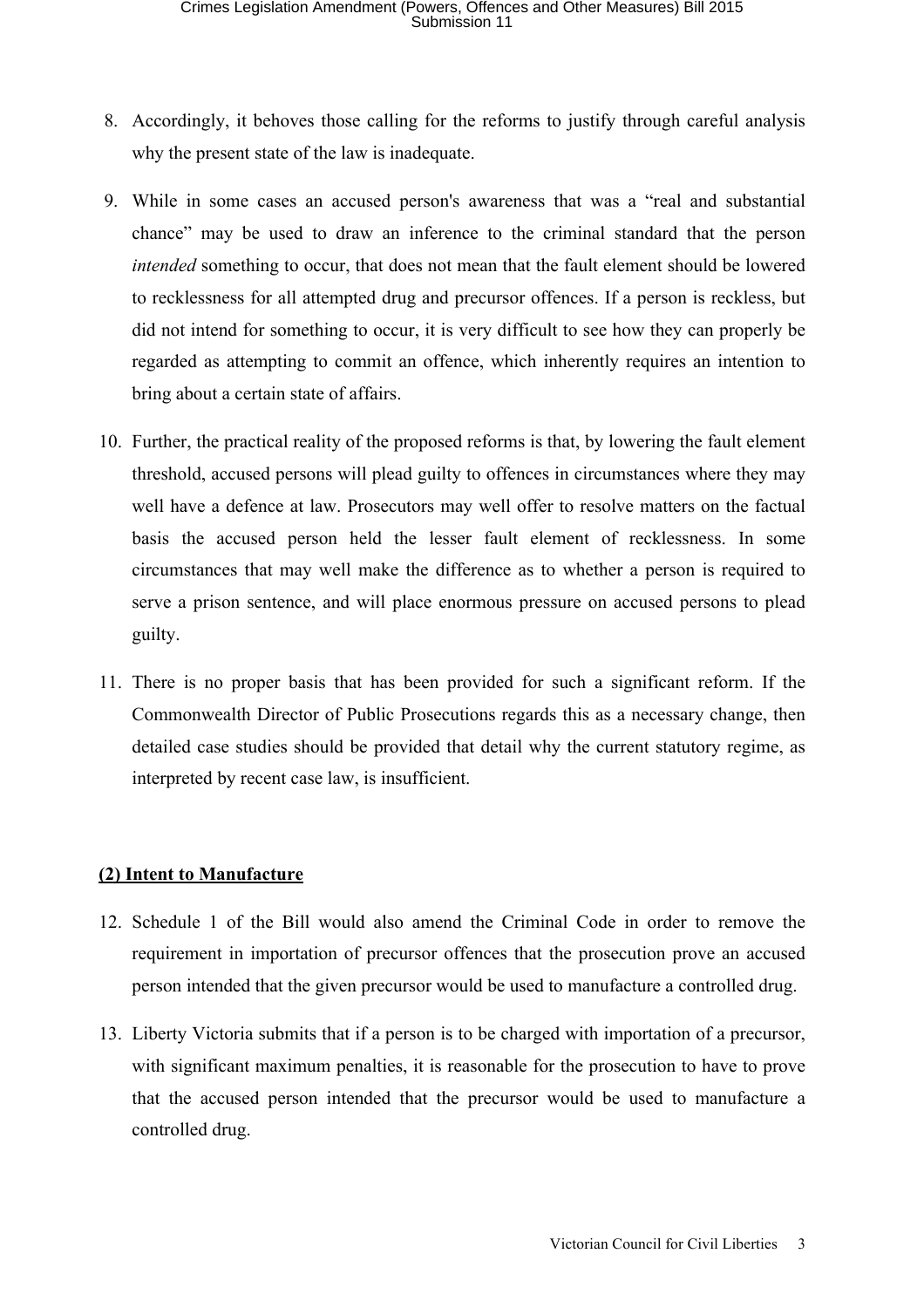- 14. In the current environment such provisions often apply to persons who knowingly import ephedrine with the intention that it be used in the manufacture of methylamphetamine.
- 15. Already the Criminal Code provides a rebuttable presumption pursuant to s 307.14 that an accused person will be presumed to have the intention or belief that the precursor will be used to manufacture a drug. An accused person is required to rebut that presumption on the balance of probabilities, although that does not apply for extended criminal liability (such as attempts) under Part 2.4 of the Criminal Code.
- 16. It should not be assumed that persons in the community are aware of what constitutes illegal precursors. The *Criminal Code Amendment Regulation* 2013 (No 1) (Cth) moved the Schedules from the Criminal Code to the Criminal Code Regulations and allows for illicit substances (including border-controlled precursors) to be listed through regulation. Presently, the regulations list the following substances as border-controlled precursors: Ergometrine, Ergotamine, Isosafrole, Lysergic acid, 3,4Methylenedioxyphenylacetic acid, 3,4Methylenedioxyphenyl2propanone, Phenylacetic acid, Phenylpropanolamine, Phenyl2propanone, Piperonal, Pseudoephedrine and Safrole.
- 17. Notably, prosecuting authorities are able to prosecute accused persons for possession or attempted possession of a drug of dependence which include some precursors (such as ephedrine) under State laws such as s 73 of the *Drugs, Poisons and Controlled Substances Act* 1981 (Vic) without having to prove that the precursor was intended to be used in the manufacture of a drug of dependence. For persons who cannot be proven to have knowledge or intent that the substance will be used to manufacture a controlled drug, that is often an appropriate charge.
- 18. There are very significant maximum penalties under the Criminal Code for importing border-controlled precursors (25 years' imprisonment for a commercial quantity, 15 years' imprisonment for a marketable quantity, and 7 years' imprisonment for a lesser quantity).
- 19. The element of quantity is one of absolute liability, meaning there is no fault element regarding quantity and there is no defence of honest and reasonable mistake pursuant to s 6.2 of the Criminal Code.
- 20. In those circumstances, it is appropriate that for an accused person to be found guilty of importing or attempting to import a border controlled precursor it be established that the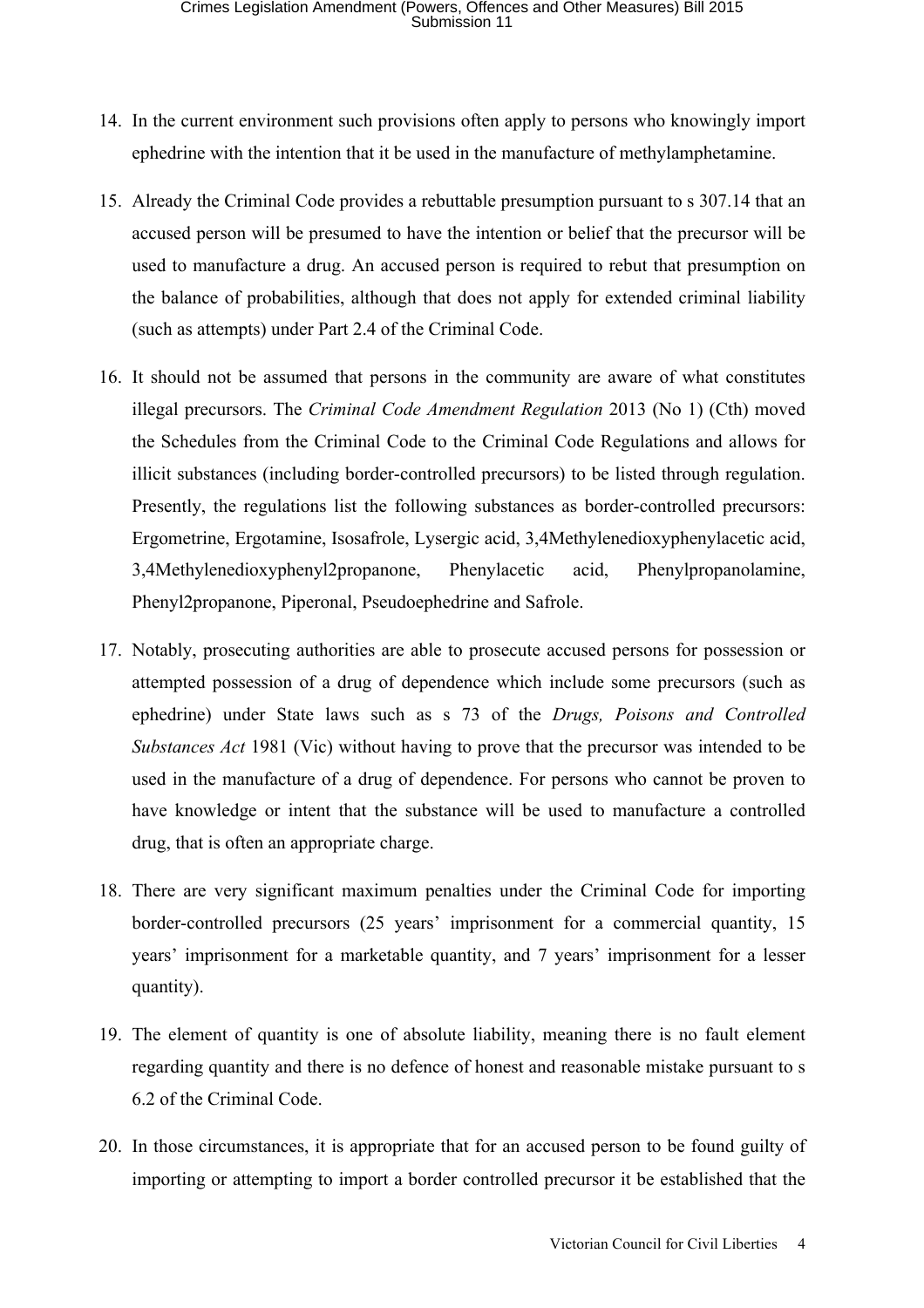person intended that the substance be used to manufacture a border controlled drug. The alternative is that someone might be found guilty of importing a particular quantity of a border controlled precursor, with no intention that it be used to manufacture a drug of dependence (it may be imported unlawfully but for a legal purpose), and then be exposed to severe sentences of imprisonment.

21. It is again submitted that the case has not been made through proper analysis as to why the proposed reform is necessary.

# **(3) Knowingly Concerned**

- 22. Schedule 5 of the Bill would amend s 11.2 of the Criminal Code to create an additional form of criminal responsibility of an accused person being "knowingly concerned" with the commission of an offence.
- 23. After the Model Criminal Code Committee consultation, Parliament made the specific decision not to include being "knowingly concerned" as a form of extended criminal responsibility. In no small part that was because it was thought that the extension of criminal responsibility in the form of aiding, abetting, counselling or procuring would be sufficient, and the concept of being "knowingly concerned" was too open ended.
- 24. One fundamental problem with the concept of an accused person being "knowingly concerned" with the commission of an offence is that it permits the person to be punished as a principal offender in circumstance where they may have become involved after the conduct element (*actus reus*) of the offence has been completed.
- 25. Already the criminal code permits a person to be punished as a principal in circumstances where they:
	- (1) Attempted to commit the substantive offence contrary to s 11.1 of the Code;
	- (2) Aided, abetted, counselled or procured the commission of an offence contrary to s 11.2 of the Code;
	- (3) Jointly committed an offence contrary to s 11.2A of the Code;
	- (4) Committed the offence by proxy contrary to s 11.3 of the Code;
	- (5) Incited the commission of the offence contrary to s 11.4 of the Code; or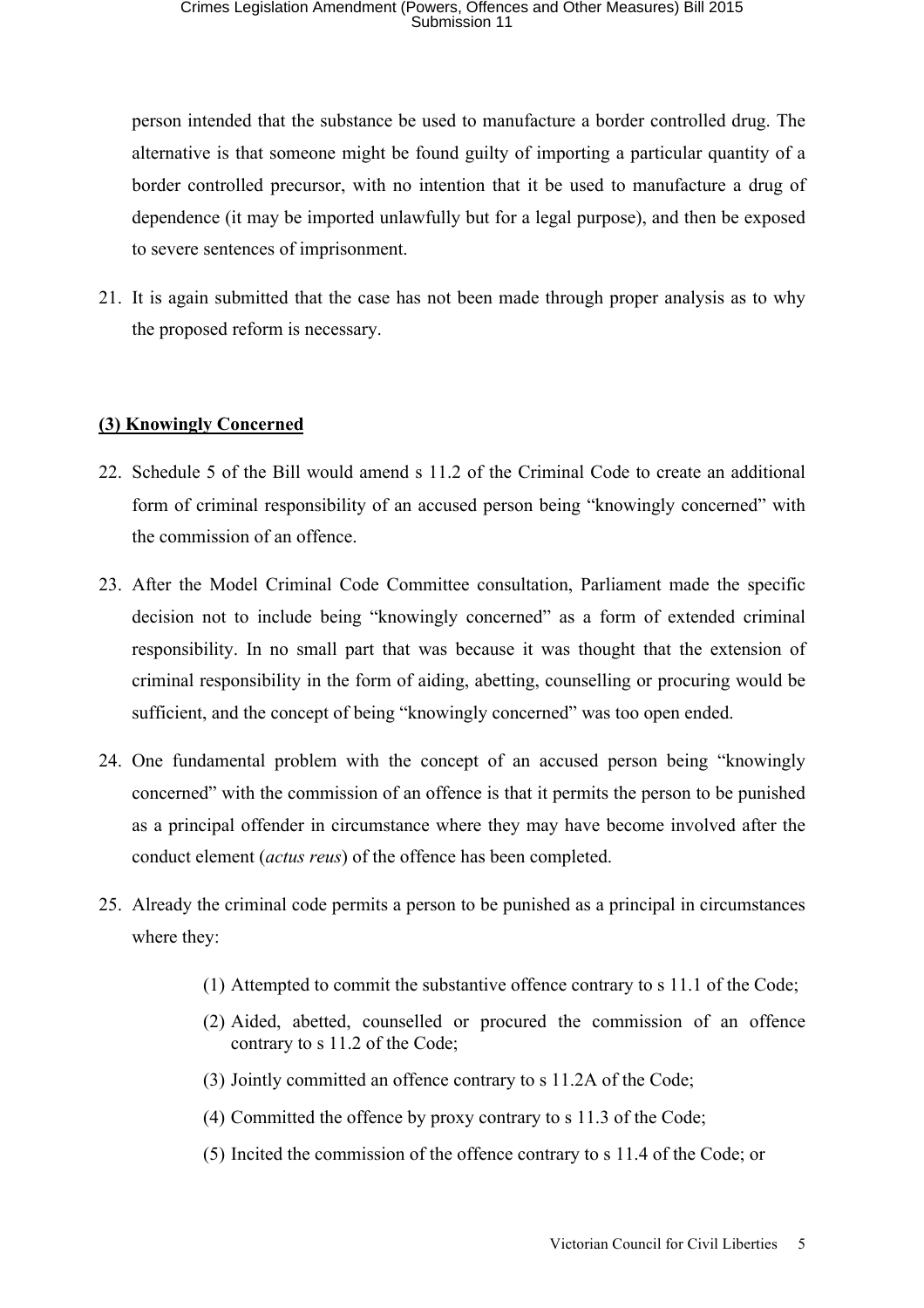(6) Conspired to commit the offence contrary to s 11.5 of the Code.

- 26. Pursuant to s 6 of the *Crimes Act* 1914 (Cth), a person can be prosecuted as an accessory after the fact, with a maximum penalty of 2 years' imprisonment.
- 27. The purported justification for expanding extended criminal responsibility has already been rectified by statute. While previously there may have been an issue with proving importation offences under the narrow definition of "import" (which was to "bring the substance into Australia"), that has been addressed by Parliament amending the definition of "import" in s 300.2 of the Criminal Code to include "deal with a substance in connection with its importation".
- 28. That amendment captures those who may have been alleged to have been "knowingly concerned" with the importation of a drug of dependence after the substance was brought into Australia.
- 29. Accordingly, in light of that amendment that has already been made at the behest of prosecuting agencies, it behoves such agencies to demonstrate why the present, and expansive, categories of extended criminal responsibility are insufficient.
- 30. To create a new category of extended criminal responsibility in Commonwealth offences, which could see persons involved after the fact punished as though they were principals, is a radical change to criminal responsibility in Commonwealth law and there has not been any proper basis to refute the considered position of the Model Criminal Code Committee that being "knowingly concerned" should not be included as a form of extended criminal responsibility in the Criminal Code.
- 31. It has been held that the doctrine of being knowingly concerned extends to, not only positive actions committed by an accused person, but also to omissions.<sup>2</sup>
- 32. Such an expansion of criminal responsibility may see people prosecuted who have committed no overt act in furtherance of a crime, and who have merely become knowingly concerned about the circumstances in which the criminal act is committed. That is particularly concerning when the doctrine is applied to inchoate offences such as preparatory terrorism offences. That could result in persons being prosecuted where they have become "knowingly concerned" that another person has, for example, advocated

 <sup>2</sup> *Kennedy v Sykes* (1992) 93 ATC 4012.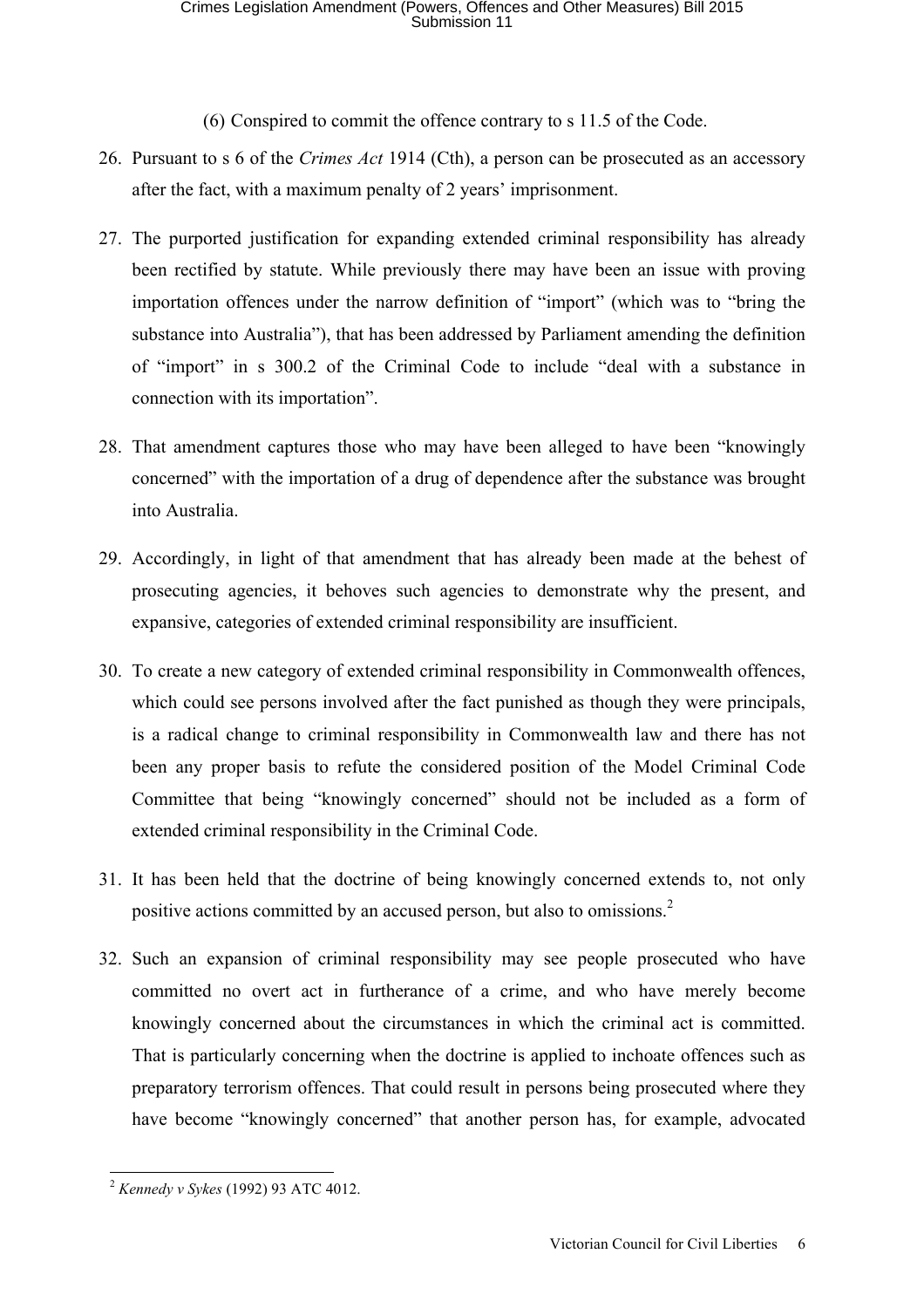terrorism without the accused person taking any overt steps to aid or otherwise assist that person. The potential for abuse of such an amorphous extension of criminal responsibility is obvious, particularly where such forms of criminal responsibility may be used by police or prosecutors in order to pressure accused persons to give evidence against others.

33. There are clear and dangerous consequences with regard to such expansions of criminal responsibility when applied to journalists and whistleblowers. By lowering the threshold of criminal responsibility to a person being "knowingly concerned" about a criminal act, the key decision in criminal prosecutions shifts from the fact-finder (judge or jury) to the prosecutor in determining whether to charge and prosecute a case in a particular way. History demonstrates that we should be slow to support key decisions being shifted to the executive in such a manner.

# **(4) Mandatory Sentencing**

- 34. Schedule 6 of the Bill would introduce a mandatory minimum sentence of 5 years' imprisonment for the existing offence of trafficking firearms and firearm parts within Australia, and for the new offence of trafficking firearms into and out of Australia.
- 35. Liberty Victoria notes that the proposed amendments were removed from the *Crimes Legislation Amendment (Psychoactive Substances and Other Measures) Bill* 2014 (Cth) in order to ensure that Bill was passed by Parliament. It is concerning that the same provisions have now merely been reinserted into a different Bill.
- 36. Liberty Victoria acknowledges that the offence of trafficking firearms is a serious offence concerning conduct that has the potential for serious social harms associated with trade in illegal firearms. Many instances of these offences will require condign punishment. However, Liberty Victoria opposes mandatory sentencing as a penalty for any offence, including for offences of firearms trafficking.
- 37. Mandatory sentencing removes the discretion from the sentencing judge to impose a sentence that is appropriate having regard to the circumstances of the particular instance of the offence. It runs counter to the fundamental sentencing principle that the punishment should be proportionate to the seriousness of the offence, having regard to the circumstances of the offender.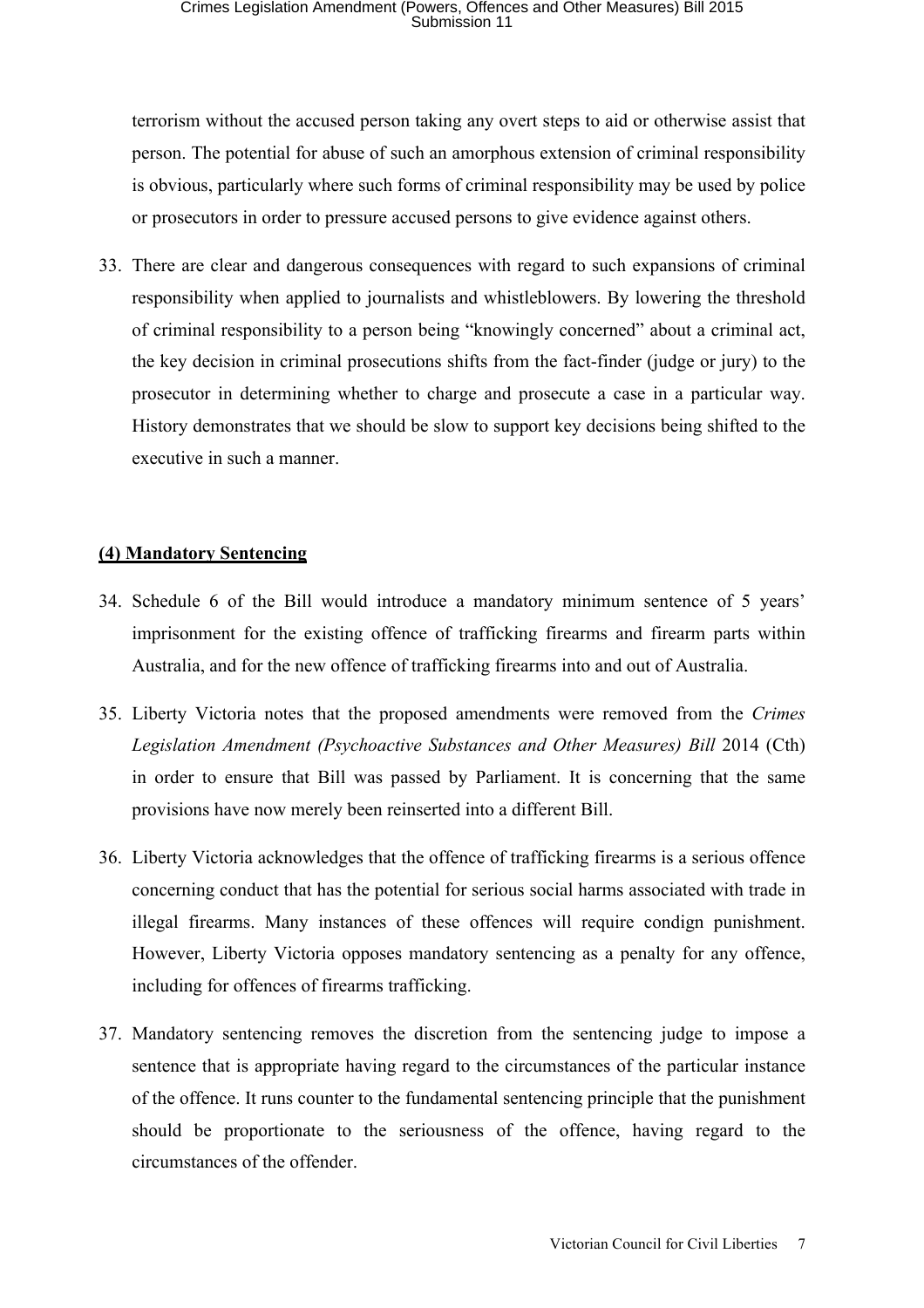- 38. There is a superficial appeal to having a mandatory minimum sentence for an offence such as firearms trafficking which, on its face, may appear to justify the presumption that every instance of the offence will warrant a minimum prison sentence of 5 years. This is not necessarily so. The offence under Division 360 of the Criminal Code is cast in broad terms. It has the capacity to capture instances of the offence that lack any sinister intent or illegal purpose for the use of firearms. There is also the capacity for persons to be found guilty of a relevant offence through principles of accessorial liability, where their level of culpability for the commission of the offence could be low.
- 39. Mandatory sentences are often justified on the basis that the conduct is serious and tougher sentences are required to deter potential offenders and to make a statement by Parliament about the seriousness of the offence.
- 40. Parliament should not seek to prescribe that every instance of the commission of an offence will warrant a minimum sentence, particularly a minimum as high as 5 years, which is 50% of the maximum penalty for the relevant offence. Any statement about the seriousness of the offence should be expressed through the prescribed maximum penalty.
- 41. Sentencing should be the province of the courts. The sentencing judge is best placed to determine a sentence that takes into account the gravity of the offence and the circumstances of the offender. The discretion of the sentencing judge should not be curtailed by the imposition of such a substantial minimum sentence. There is too great a risk that persons will be caught by these provisions who were never the intended targets of such legislation. In such cases, sentencing judges would be left without the necessary flexibility to impose an appropriate sentence. This could lead to unjust outcomes.
- 42. Liberty Victoria respectfully adopts the criticisms of mandatory sentencing from former NSW Director of Public Prosecutions Nicholas Cowdery AM QC.<sup>3</sup>
- 43. The central problem caused by mandatory sentences was eloquently described by Mildren J in *Trenerry v Bradley*: 4

Prescribed minimum mandatory sentencing provisions are the very antithesis of just sentences. If a Court thinks that a proper just sentence is the prescribed minimum or more, the minimum prescribed penalty is unnecessary. It therefore follows that the sole purpose of a prescribed minimum mandatory sentencing regime is to require

<sup>&</sup>lt;sup>3</sup> www.justinian.com.au/storage/pdf/Cowdery\_Mandatory\_Sentencing.pdf

 $(1997)$  6 NTLR 175, 187.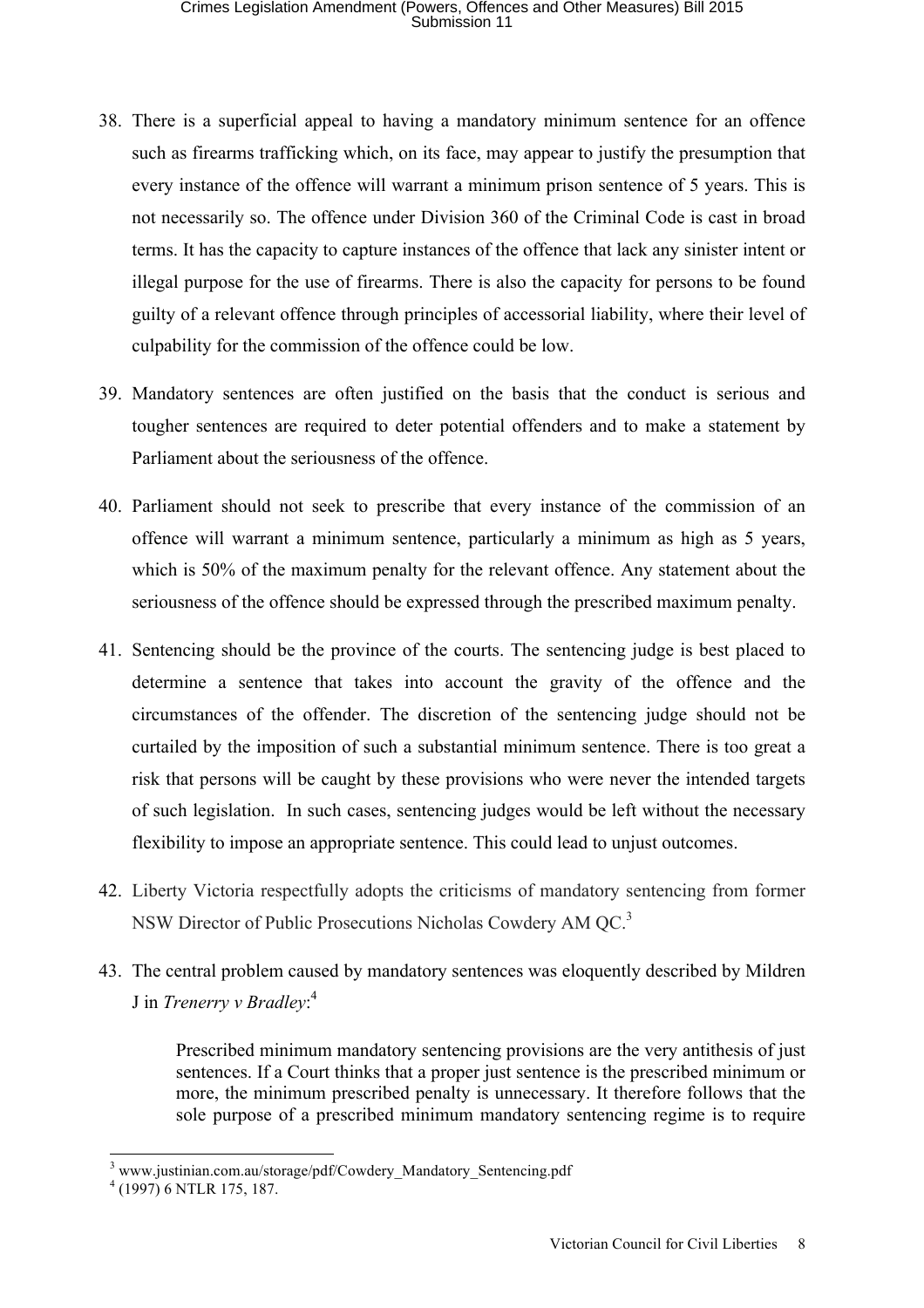sentencers to impose heavier sentences than would be proper according to the justice of the case.

- 44. It is acknowledged that the Bill does not propose to impose a minimum non-parole period, and that this aspect of the Bill is said in the Explanatory Memorandum to preserve the court's discretion in sentencing. Nevertheless, it is not appropriate to require that a sentencing court impose a minimum head sentence of 5 years where that is not otherwise justified according to sentencing principles. This creates the risk of making the sentencing process farcical and reducing community confidence in the courts and the judicial system.
- 45. When the public is fully informed of relevant sentencing facts, the research confirms that sentencing standards of judicial officers are not out of step with the community. $5$
- 46. No argument has been made that sentences imposed for the existing offence have been insufficient. Nor has any argument been made that an increase in sentences for these offences is likely to be successful in deterring the commission of relevant crimes, or reducing the harm caused by illegal firearms in society.
- 47. Liberty Victoria opposes the measure to introduce mandatory minimum sentences for firearms trafficking offences and recommends that such measures be removed from the Bill.

# **(5) Recognizance Release Orders**

- 48. Schedule 8 of the Bill would require a sentencing court to impose a non-parole period for a sentence that exceeds 3 years' imprisonment rather than a recognizance release order.
- 49. It is submitted that sentencing judges should retain the capacity to sentence a person to a sentence of imprisonment of more than 3 years' imprisonment, with a condition that the person be released after a set period of time on a recognizance release order.
- 50. The Court may set conditions upon an offender as part of a recognizance release order, such as to undertake rehabilitative courses and to be subject to supervision.

 <sup>5</sup> "Public judgement on sentencing: Final results from the Tasmanian Jury Sentencing Study", http://www.aic.gov.au/publications/current%20series/tandi/401-420/tandi407.html).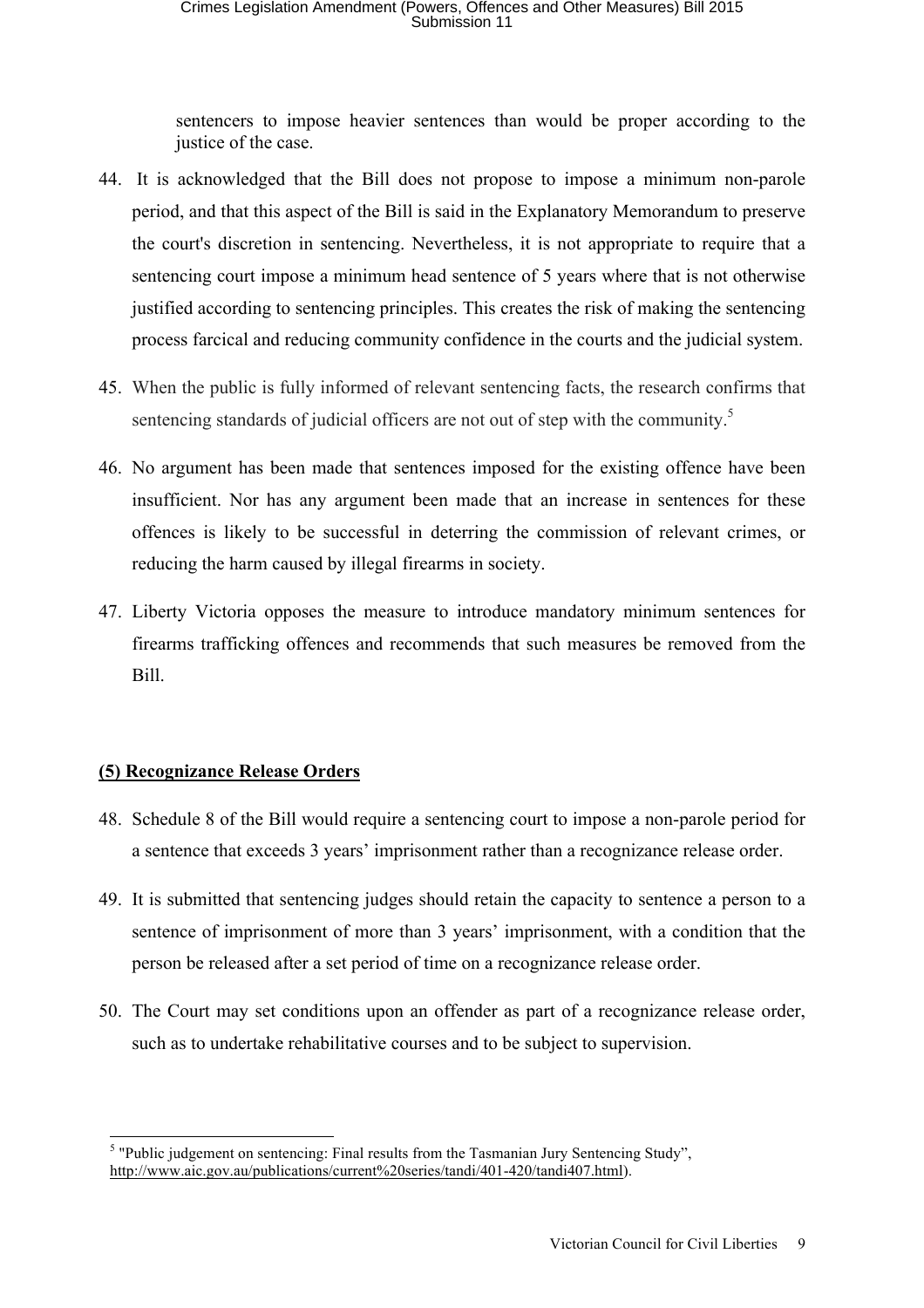- 51. Accordingly, there will be appropriate cases where an offender should be sentenced to a longer head sentence but be regarded as suitable for conditional release after a period of time without the person being subject to discretionary release on parole. That would be particularly so where a person on previous good character has committed a serious offence but is regarded as already rehabilitated at the time of sentence or presents with very little prospects of reoffending because of the circumstances of the offence. If such offender are now required to be considered for parole, that will require significant resources to be expended on decision-makers to very little end.
- 52. At present, the vast majority of Commonwealth offenders on parole are released immediately once they have served the non-parole period. The resources that would be necessary to support this proposed amendment would be much better spent on ensuring that there is a proper risk assessment of those offenders who are sentenced to lengthy head sentences with lengthy non-parole periods.

#### **(6) Freedom from Self-Incrimination**

- 53. Liberty Victoria adopts the submissions of the Australian Human Rights Commission ("AHRC") dated 16 April 2015 with regard to the operation and effect of Schedule 10 of the Bill that would significantly abrogate the privilege against self-incrimination by persons who are required to respond to a notice issued by AUSTRAC.
- 54. The amendments would mean that a person can be compelled to produce documents to AUSTRAC and that material can then be used in any civil or criminal proceeding for an offence against the *Anti-Money Laundering and Counter-Terrorism Financing Act* 2006 (Cth) or any offence against the Criminal Code that relates to the Act.
- 55. There is not a proper justification for such a radical abrogation of the privilege against self-incrimination. It will result in persons being compelled to produce information to assist in their own prosecution, and potentially subject to very lengthy terms of imprisonment.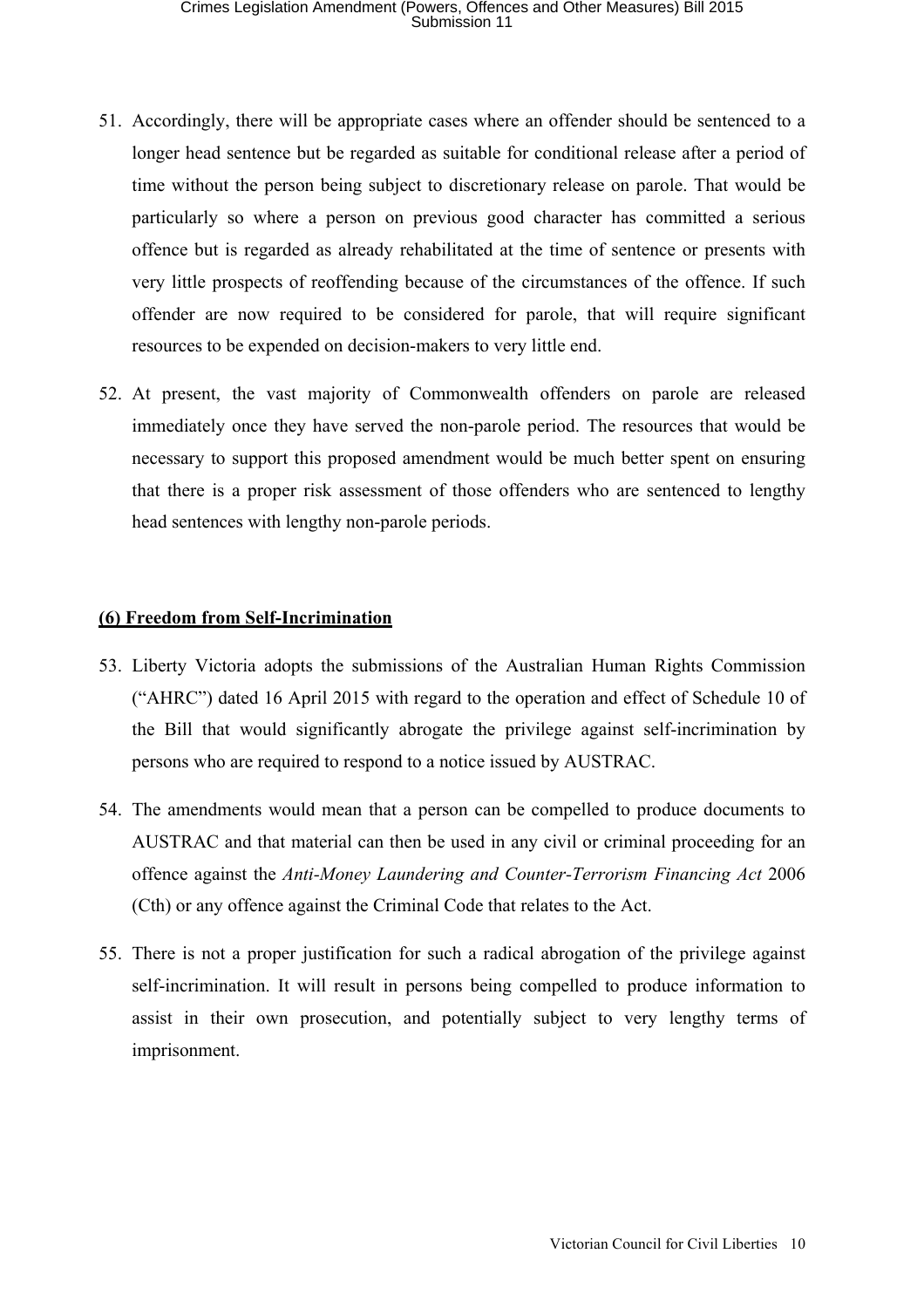- 56. Liberty Victoria agrees with the AHRC that the proposed amendments are "neither precise, nor narrow".<sup>6</sup>
- 57. While it is suggested that the Bill will minimise the harm to individual rights by the provision of use immunities, as observed by the AHRC, that is precisely what the Bill proposes to remove in relation to any offence that AUSTRAC has responsibility for investigating.<sup>7</sup>
- 58. This part of the Bill reflects a radical departure from the common law position, held over centuries, that an accused person must not to be compelled to be a witness in his or her own prosecution. It should not be enacted.

# **(7) Reverse Burden of Proof for Forced Marriage Offence**

- 59. Liberty Victoria supports the proposed amendment in Schedule 4 of the Bill that would expand the definition of "forced marriage" under s 270.7A(1) of the Criminal Code to encompass circumstances where a person cannot give his or her free and full consent to marry because he or she "was incapable of understanding the nature and effect of the marriage ceremony".
- 60. However, it is submitted that the proposed creation of a reverse burden of proof, that would require an accused person to establish on the balance of probabilities that a person under 16 years of age was capable of understanding the nature and effect of a marriage ceremony, is not necessary.
- 61. The problem with reverse onus provisions is that they create a situation where a factfinder (be it a judicial officer or jury) may not be satisfied beyond reasonable doubt about an element of the offence, but the person is found guilty and exposed to significant punishment because he or she did not satisfy the fact finder on the balance of probabilities about the given issue. Accordingly, reverse onus provisions undermine the "golden thread" of criminal law that the prosecution is required to prove the guilt of a defendant beyond reasonable doubt.<sup>8</sup>

 $6051$  $\frac{6}{7}$  [95].<br> $\frac{7}{1071}$ 

 <sup>[97].</sup>

<sup>8</sup> *Woolmington v DPP* [1935] AC 462.